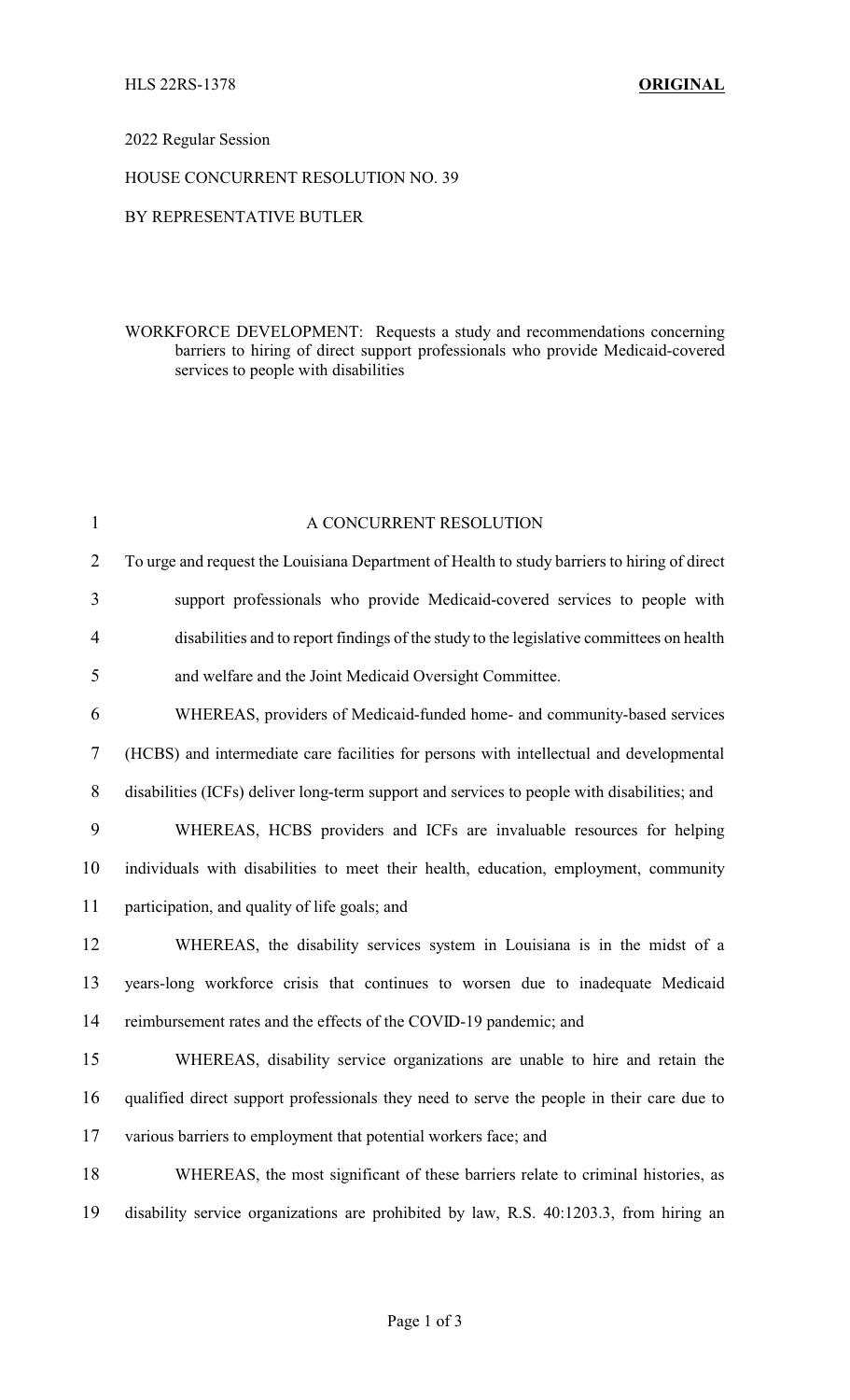#### HLS 22RS-1378 **ORIGINAL**

 individual as a direct support professional if a background check reveals that the person has been convicted of one or more enumerated criminal offenses; and WHEREAS, this prohibition does not contemplate possible mitigating factors such as the following: (1) The nature and seriousness of the offense. (2) The nature of the direct support position's particular duties and responsibilities. (3) The amount of time that has passed since the conviction. (4) Facts relevant to the circumstances of the offense, including any aggravating or mitigating circumstances or social conditions surrounding the commission of the offense. (5) Evidence of rehabilitation or treatment undertaken by the person since the conviction; and WHEREAS, transportation-related issues also function as barriers to employment of direct support professionals because these persons, as a condition of their employment, are required to have a driver's license and reliable transportation; and WHEREAS, employers are finding that many direct support professional candidates do not have current driver's licenses due to a number of factors including the cost of driver's education classes and the suspension of licenses due to unpaid fines and fees; additionally, many prospective employees are not able to maintain the requisite automobile insurance due to its cost; and WHEREAS, the workforce crisis in Louisiana's disability services system remains an immediate problem which is in need of immediate solutions. THEREFORE, BE IT RESOLVED that the Legislature of Louisiana does hereby urge and request the Louisiana Department of Health to study barriers to hiring of direct support professionals who provide Medicaid-covered services to people with disabilities. BE IT FURTHER RESOLVED that on or before February 1, 2023, the department shall submit to the House Committee on Health and Welfare, the Senate Committee on Health and Welfare, the Joint Medicaid Oversight Committee, and the David R. Poynter Legislative Research Library a report of its findings from the study called for in this Resolution and recommendations for addressing the workforce crisis in the disability services system in the most expeditious ways possible.